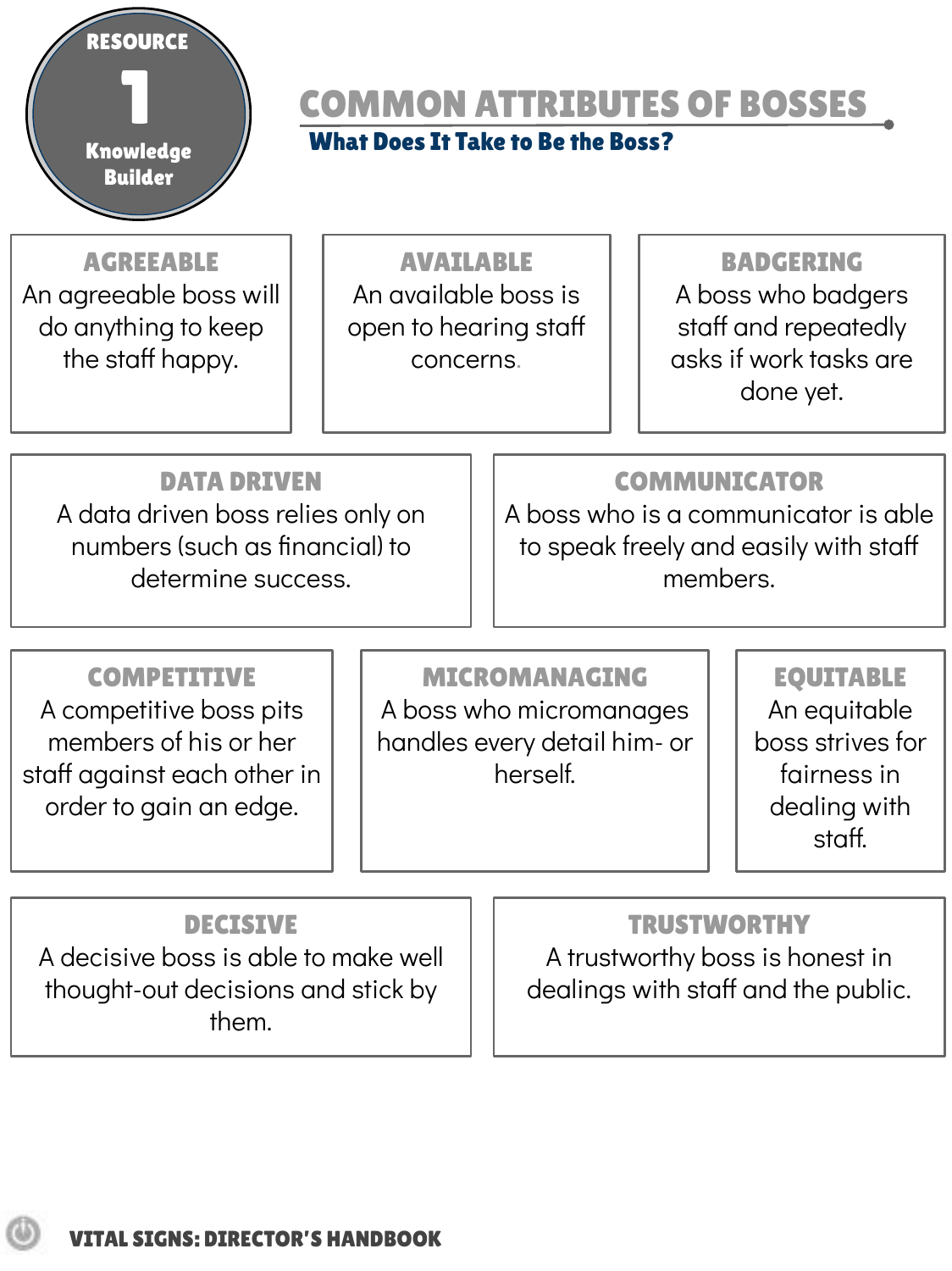

COMMON ATTRIBUTES OF BOSSES

What Does It Take to Be the Boss?

| <b>EFFECTIVE</b> | <b>INEFFECTIVE</b> |
|------------------|--------------------|
|                  |                    |
|                  |                    |
|                  |                    |
|                  |                    |
|                  |                    |
|                  |                    |
|                  |                    |
|                  |                    |
|                  |                    |
|                  |                    |
|                  |                    |
|                  |                    |
|                  |                    |
|                  |                    |

ω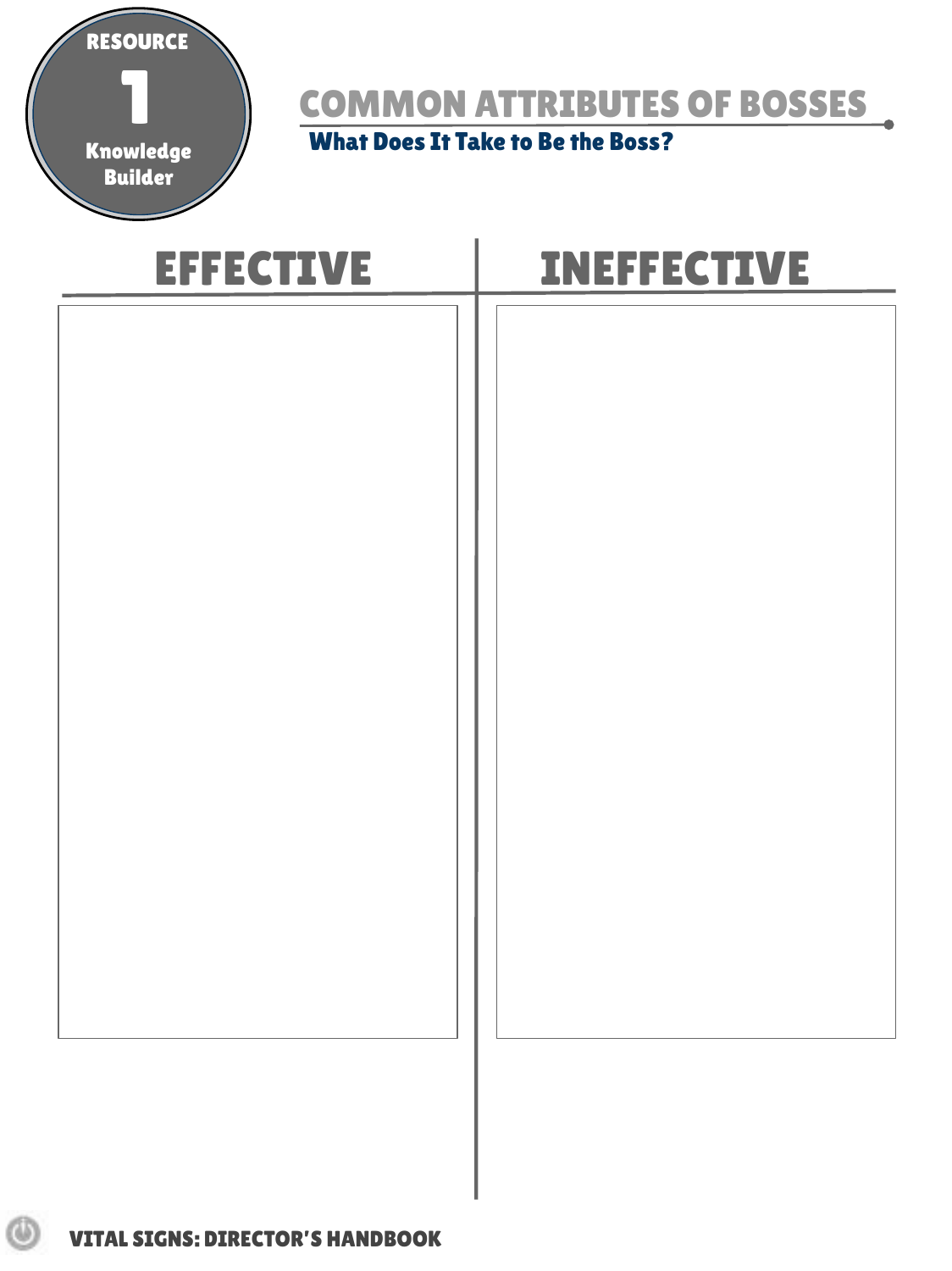



# EXIT SLIP

I choose these two effective leadership attributes to work toward gaining:

These are the steps I can take toward attaining these attributes in my life: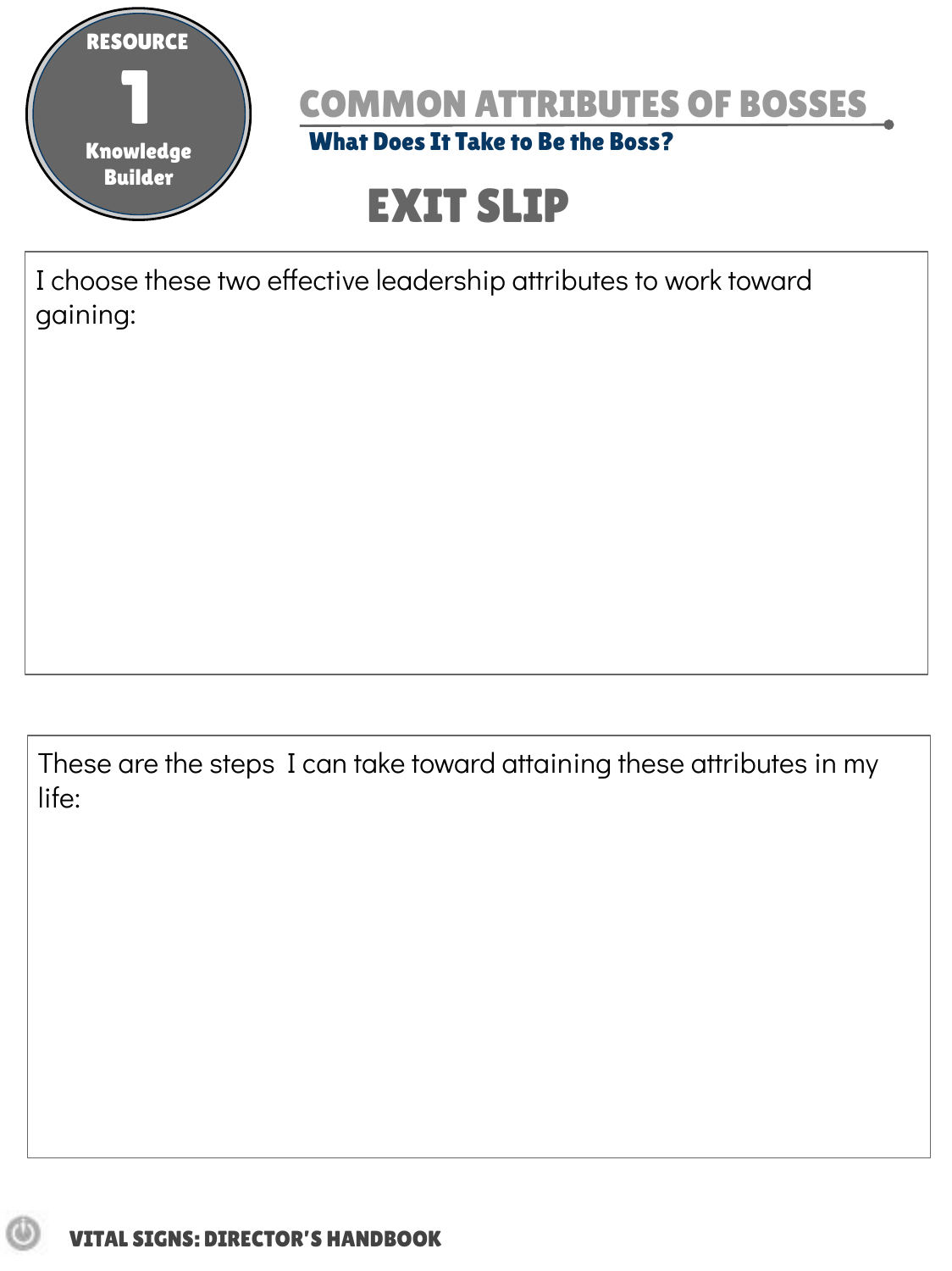

JOB POSTING What Does It Take to Be the Boss?

## DIRECTOR Port Douglas Community Clinic

We are looking for a decisive, trustworthy communicator to serve as our medical director at the Port Douglas Community Clinic. Individuals must be available, equitable, and ready to serve the public of our great city. Interested applicants should submit a cover letter to Gene Lee, Hospital Administrator, detailing examples of effective leadership skills. We look forward to reading your submissions.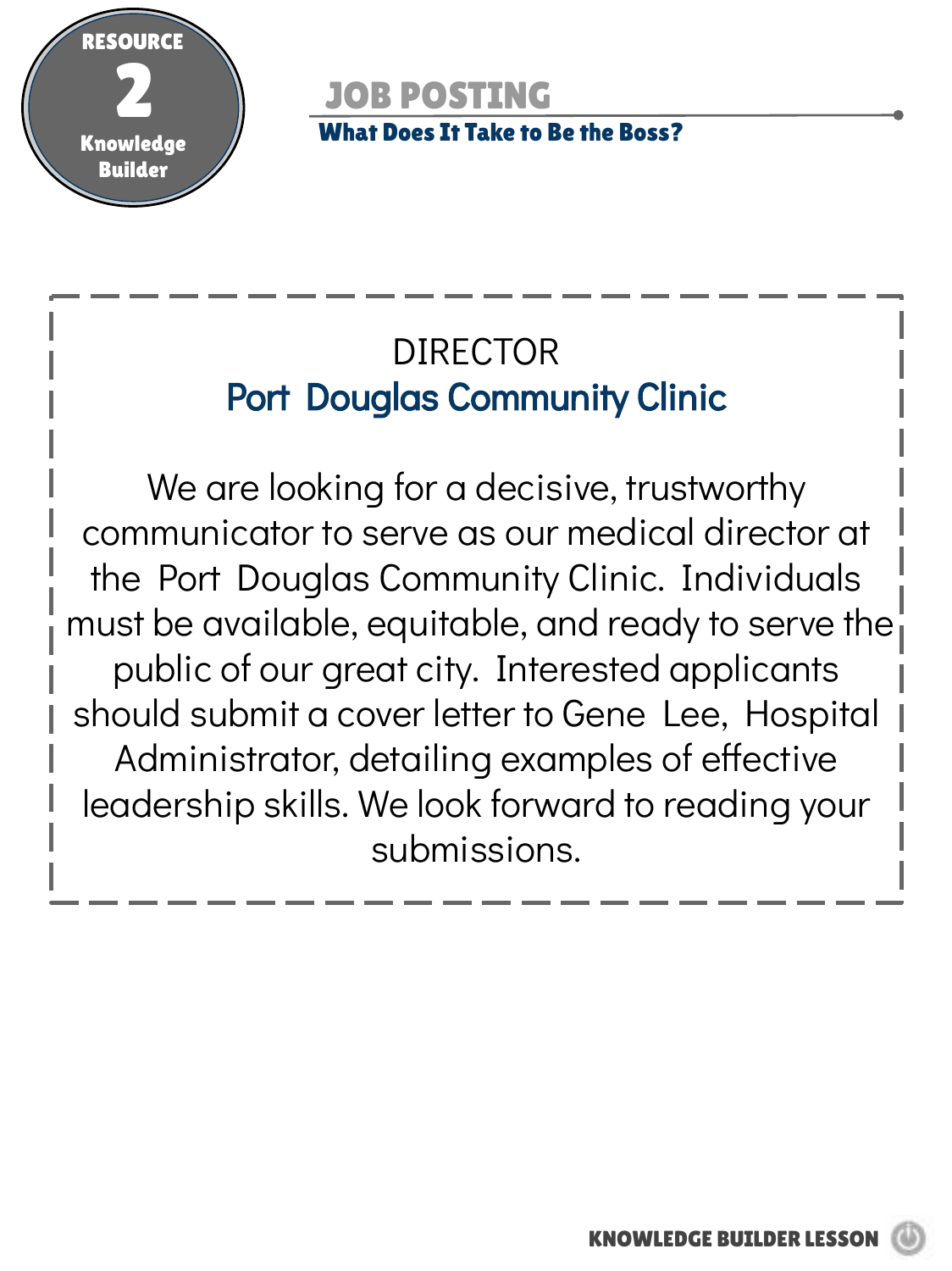

## **SAMPLE COVER LET**

#### What Does It Take to Be the Boss?

Gene Lee, Hospital Administrator Port Douglas Hospital Dear Mr. Lee:

My name is Jaquin, and I am applying for the position of Director of the Port Douglas Community Clinic.

 I will be a good choice for your clinic because I am very decisive. People often ask me to help them with making difficult decisions. I am also very trustworthy. When I once found money on the ground, I turned it in instead of keeping it. This shows that I will be an effective leader by making the right choice even when no one knows about it.

Thank you for the opportunity to apply for this position. I hope that you find my positive attributes a good fit for your community's needs. I look forward to speaking with you soon.

Sincerely, Jaquin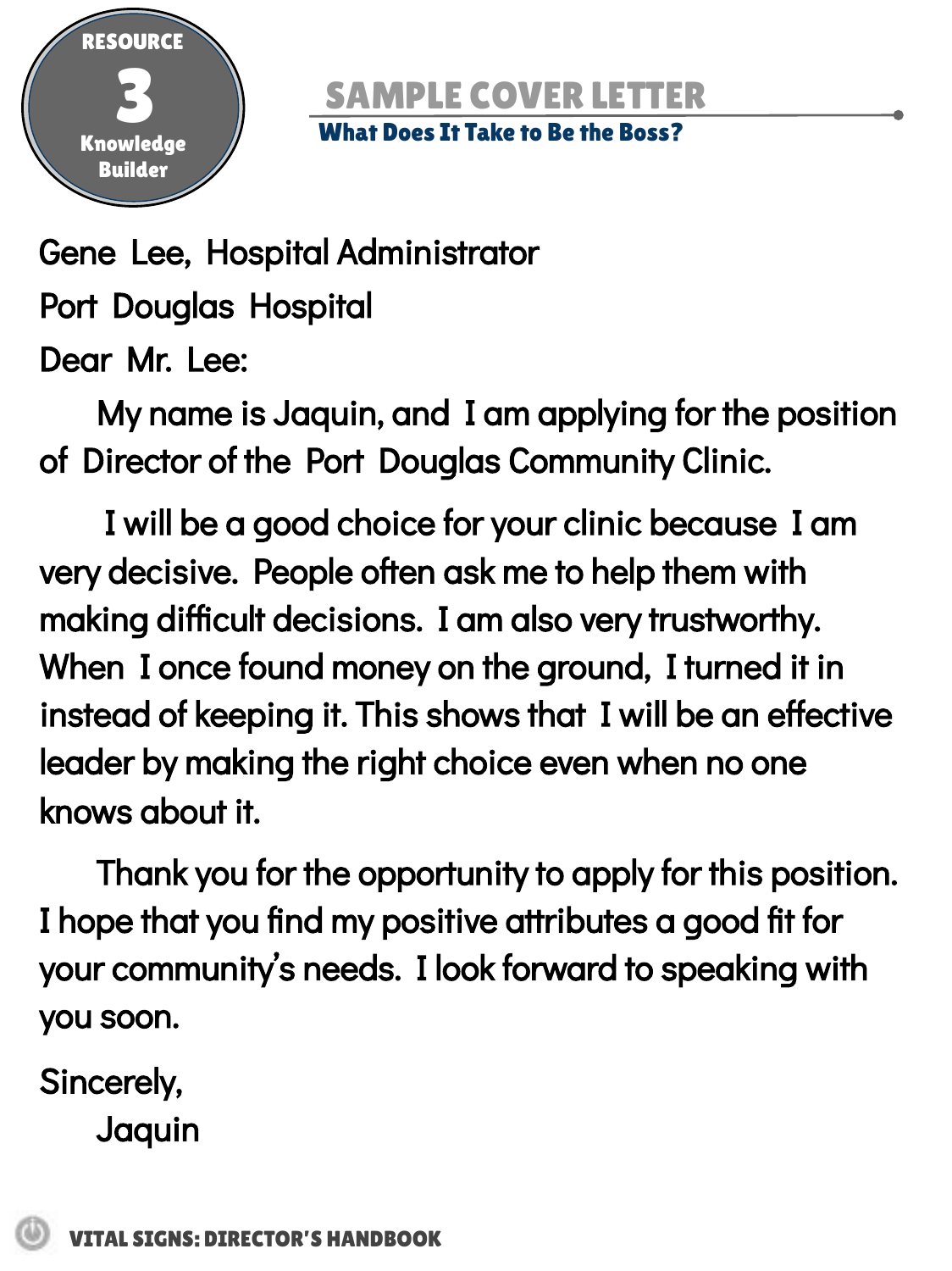

### COVER LETTER

#### What Does It Take to Be the Boss?

(date)

(your name)

(your address}

Gene Lee, Hospital Administrator

Port Douglas Hospital

Dear Mr. Lee:

Sincerely,